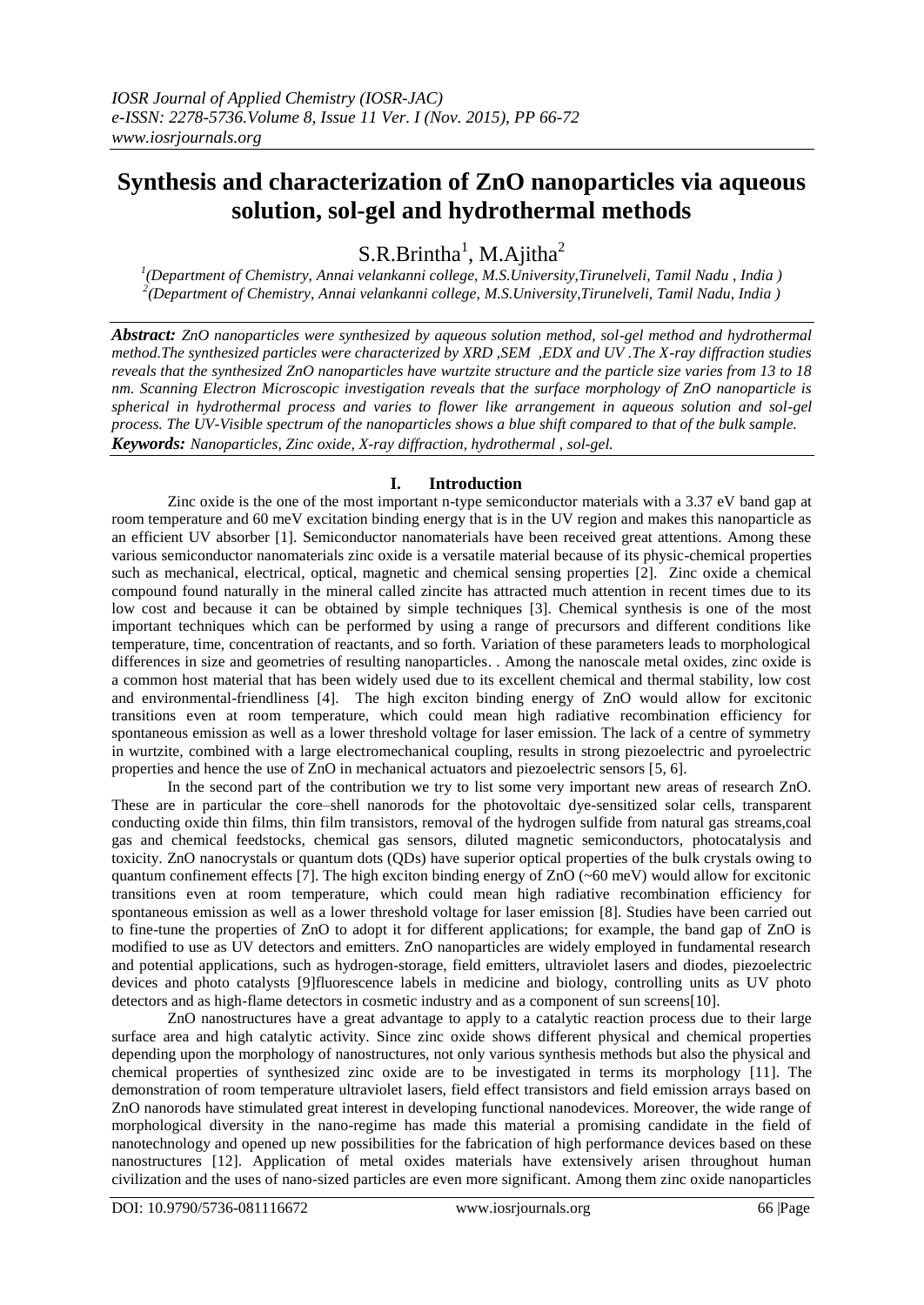are always in the center of attention due to their fascination properties and extensive applications [13]. Most preferentially, among different metal oxide nanoparticles, zinc oxide (ZnO) nanoparticles have their own importance due to their vast area of applications, for example, gas sensor, biosensor, solar cells, varistors and photocatalysts[14]. Semiconductor zinc oxide (ZnO) nanoparticles have attracted much attention because of their interest in fundamental study and also their applied aspects such as in solar energy conversion, luminescence, electrostatic dissipative coating, transparent UV protection films, and chemical sensors [15].

The hydrothermal technique is becoming one of the most important tools for advanced materials processing, particularly owing to its advantages in the processing of nanostructural materials for a wide variety of technological applications such as electronics, optoelectronics, catalysis, ceramics, magnetic data storage, biomedical, bio photonics, etc [16]. ZnO nanoparticles can be synthesized by various approaches including solgel processing, chemical precipitation, mechanical milling, organometallic synthesis, microwave method, spray pyrolysis, thermal evaporation and mechanochemical synthesis [17]. The present study focuses on the preparation of ZnO nanoparticles by three different methods and shows the variation of particle size, morphology and elemental composition of the nanoparticles obtained by these methods.

## **II. Experimental details**

### **1.1 Preparation of ZnO nanoparticles by aqueous solution method**

ZnO nanoparticles were synthesized by aqueous solution method using zinc acetate as a precursor. The entire process was carried out with double distilled water. About 2.1 g of zinc acetate was dissolved in 200 ml of double distilled water. After 10 minutes of stirring about 1.5 g of trisodium citrate in 10 ml water and 4.2 ml of 25% ammonia solution were added. Then, 20 ml of 2M NaOH solution was added dropwise with vigorous stirring. The temperature of the contents were raised to  $80^{\circ}$ C and kept at this temperature for about 6 hours. The contents were centrifuged and the precipitate was washed five times in distilled water and then dried at  $60^{\circ}$ C and thoroughly ground [18].

#### **1.2 Preparation of ZnO nanoparticles by sol-gel method**

Zinc oxide nanoparticles were synthesized by sol-gel method using zinc acetate and methanol as precursors. In the preparation, 16 g of zinc acetate was dissolved in 112 ml of methanol. After 10 minutes magnetic stirring at room temperature the resultant solution was subjected to gellation at  $80^\circ$  C with constant stirring for 5 hours, from which the zinc oxide nanomaterials in the form of powder was obtained. The resultant powder was annealed at  $450^{\circ}$ C for 6 hours [19].

#### **1.3 Preparation of ZnO nanoparticles by hydrothermal method**

ZnO nanoparticles were synthesized by hydrothermal method using zinc acetate and methanol as precursors. 0.1 M zinc acetate solution was prepared in 50ml methanol under stirring. To this solution 25ml of NaOH (0.2M) solution was added under continuous stirring. The solution was transferred into teflon lined sealed autoclaves and heated at  $100^{\circ}$ C for 6 hours under autogenous pressure. It was then allowed to cool naturally to room temperature. After the reaction was complete, the resulting white solid product was washed with methanol, filtered and then dried in air in a laboratory oven at  $60^{\circ}$  C [20].

#### **1.4 Characterization of synthesized nanoparticles**

The structural properties including structure and crystallite size of the samples were determined by xray diffractometer .The powder x-ray diffraction (XRD) was performed using automated x-ray diffractometer (X-PERTPRO Philips system ) operating  $CuK_a$  at wavelength 1.54056 Å. The average crystallite size (D) has been calculated using Scherer's relation  $D = K\lambda/\beta cos\theta$ , where the constant K is taken to be 0.94,  $\lambda$  is the wavelength of x-ray used and β the full width of half maximum (FWHM). The morphology of the zinc oxide samples were characterized by scanning electron microscope (SEM) equipped with an energy dispersive x-ray spectrometer (EDX) to analyse the elemental composition of the synthesized materials. Smart double beam spectrophotometer 2203 was employed to record the UV-visible absorption spectra of the samples.

#### **3.1 XRD Analysis**

## **III. Results and discussion**

The XRD pattern of ZnO nanopaticles prepared by aqueous solution method is shown in Fig. 1(a). The diffraction peaks are at 20 values of 31.6811<sup>0</sup>, 34.3596<sup>0</sup>, 36.1769<sup>0</sup>, 47.4835<sup>0</sup>, 56.5269<sup>0</sup>, 62.8115<sup>0</sup> and 67.9130<sup>0</sup> were identified to originate from (100), (002), (101), (102), (110), (103) and (112) planes. Based on the Scherrer equation the average crystallite size of the nanoparticles are observed as 13 nm. The main diffraction peak is observed at 2θ value of 36.1769<sup>0</sup>. The value of (β) observed for ZnO is 0.70730. This peak is identified to originate from (101) planes of the ZnO. All the peaks are indexed and found to be well matched to wurtzite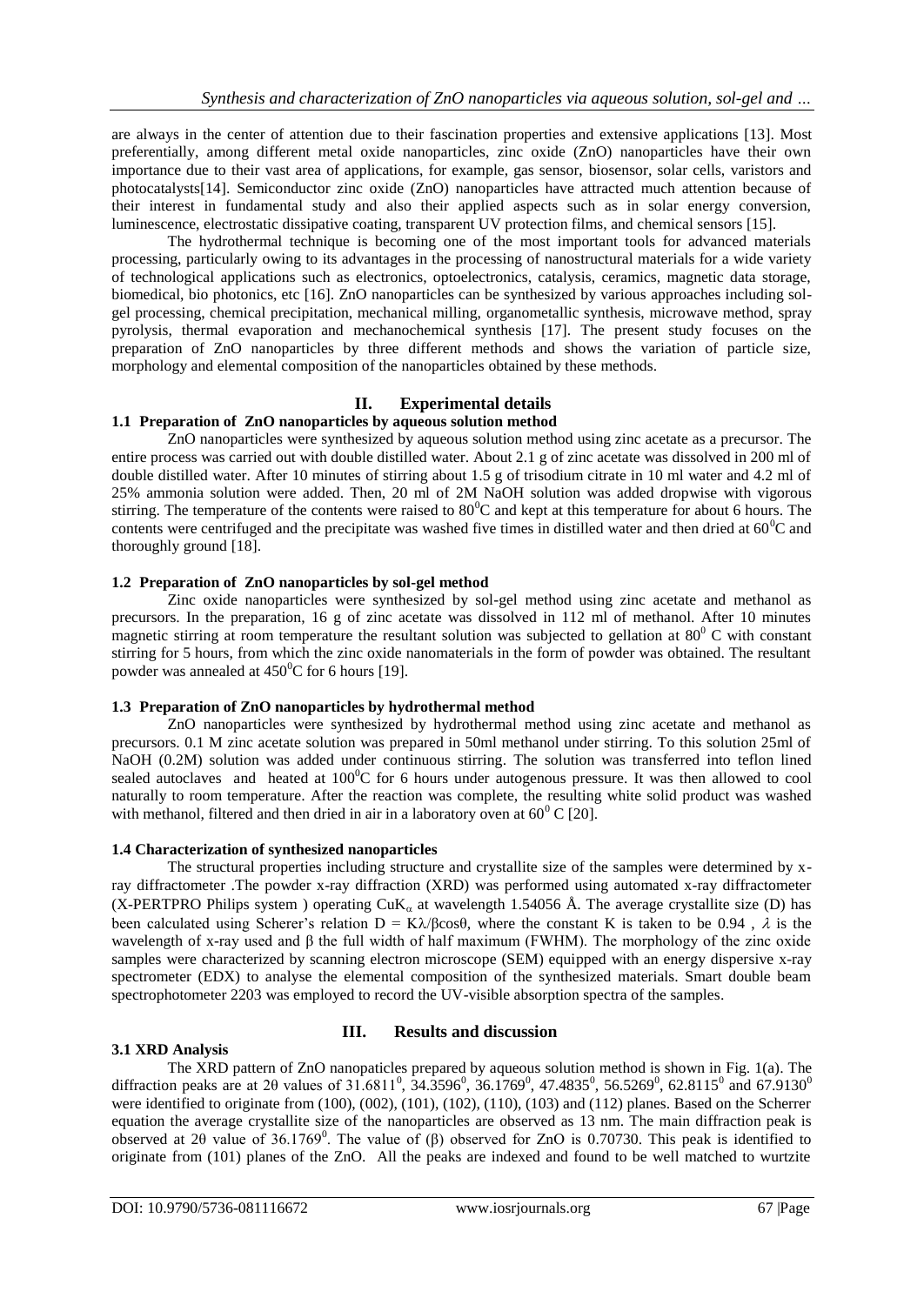structure of ZnO having hexagonal phase, which is in good agreement with the standard JCPDS (Card No. 36- 1451).

Fig. 1(b) showsthe XRD patterns of ZnO nanoparticles from Sol-gel method. The seven diffraction peaks are at 20 values of 31.653<sup>0</sup>, 33.7903<sup>0</sup>, 35.9608<sup>0</sup>, 47.3924<sup>0</sup>, 58.3000<sup>0</sup>, 62.5000<sup>0</sup> and 66.7208<sup>0</sup>. The peaks were identified to originate from (100), (002), (101), (102), (110), (103) and (112) planes. Based on the Scherrer equation the average crystallite size of the nanoparticles are observed as 18 nm.

Fig. 1(c) shows XRD patterns of ZnO nanoparticles from hydrothermal method. The diffraction peaks are at 20 values of 31.9456<sup>0</sup>, 34.5903<sup>0</sup>, 36.4341<sup>0</sup>, 47.6971<sup>0</sup>, 56.7894<sup>0</sup>, 63.0411<sup>0</sup> and 68.1135<sup>0</sup>. The peaks are identified to originate from (100), (002), (101), (102), (110), (103) and (112) planes. Based on the Scherrer equation the average crystallite size of the nanoparticles are observed as 14 nm.









**Fig.1(c )** XRD patterns of zinc oxide nanoparticles (hydrothermal method)

#### **3.2 Structural studies**

Fig. 2(a) shows that the SEM images of zinc oxide nanoparticles obtained by aqueous solution method.. The image shows spherical and flower like structure. Fig.2(b) shows SEM images of the ZnO nano powders prepared by sol-gel method. The ZnO nanoparticles have flower- like shape. The same results observed in structural and optical characterization of Ni and Ni, Al co-doped ZnO nanopowders synthesized via the solgel process (Amor Sayari and Lassaad EI Mir, 2015) [19]. Fig. 2(c) shows the SEM image of ZnO nanoparticles prepared by hydrothermal method. The zinc oxide particles prepared are spherical shape. It also shows that a network formation of the zinc oxide nanoparticle has taken place which clearly indicates that agglomeration has taken place.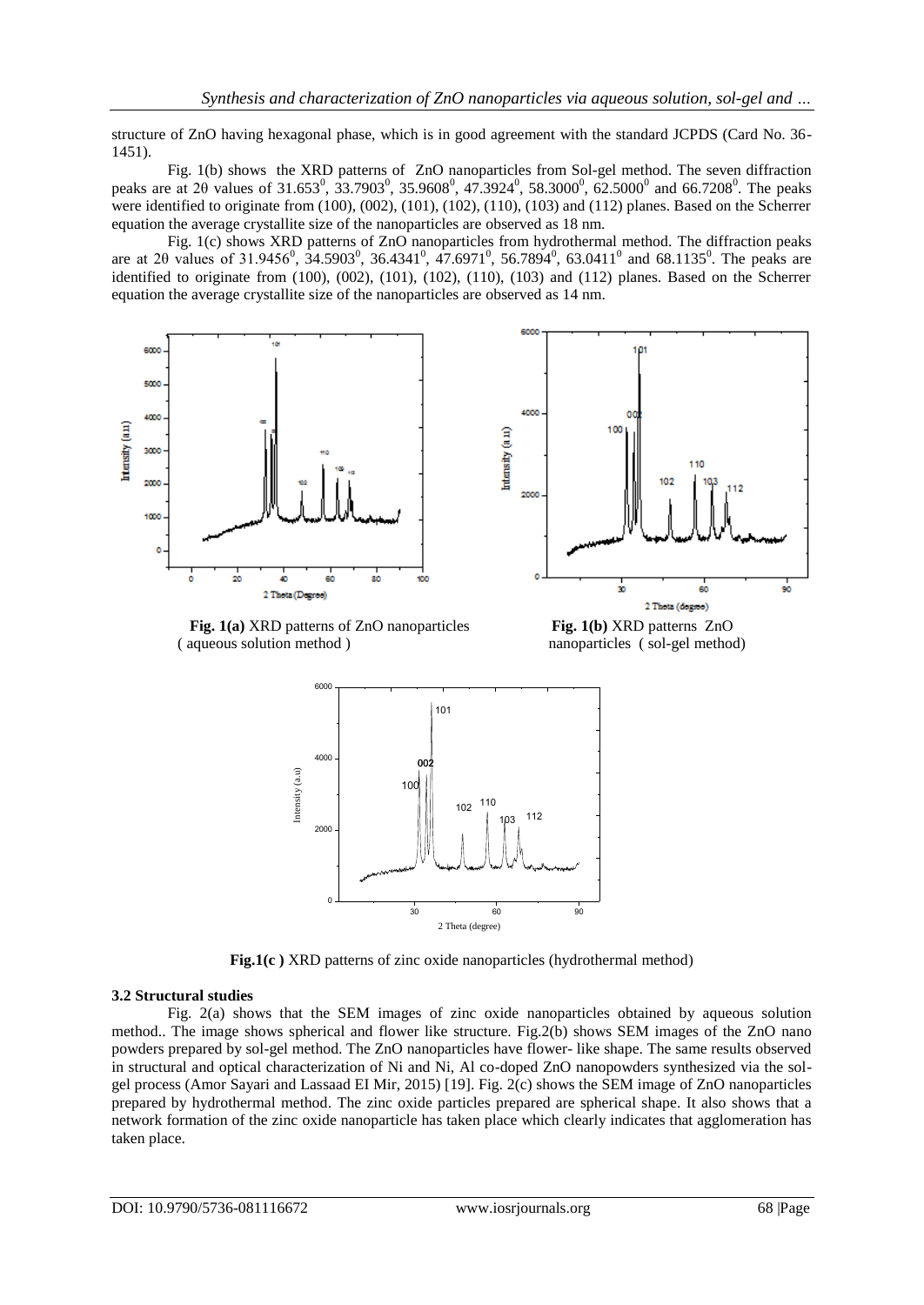

**Fig. 2(a)** SEM image of ZnO nanoparticles **Fig. 2(b)** SEM image of ZnO (Aqueous solution method) nanoparticles (sol-gel method)





**Fig. 2(c)** SEM image of zinc oxide nanoparticles ( hydrothermal method)

## **3.3 Energy dispersive x-ray diffraction spectroscop (EDX)**

Fig. 3(a) shows the EDX spectrum of ZnO nanoparticles prepared by aqueous solution method. The strong peaks observed in the spectrum related to Zinc and oxygen. The elemental constitution of ZnO nanoparticles with two major peaks was found to have weight percentage of 73.87 of Zinc and 26.13 of oxygen. The prepared ZnO nanoparticles have atomic percentage of 40.90 of Zinc and 59.10 of oxygen. Fig. 3(b) shows the EDX spectrum of ZnO nanoparticles synthesized by sol-gel method. The elemental constitution of ZnO nanoparticles with two major peaks was found to have weight percentage of 61.08 of Zinc and 38.92 of oxygen. The prepared ZnO nanoparticles have atomic percentage of 27.75 of Zinc and 72.25 of oxygen. Fig. 3(c) shows the EDX spectrum of ZnO nanoparticles prepared by hydrothermal method. The elemental constitution of ZnO nanoparticles with two major peaks was found to have weight percentage at 67.97 of Zn and 32.03 of oxygen. The prepared ZnO nanoparticles have atomic percentage at 34.19 of Zn and 65.81 of oxygen. This confirmed the formation of ZnO nanoparticles in all the three process.



**Fig. 3(a)** EDX spectrum of ZnO nanoparticles (aqueous solution method)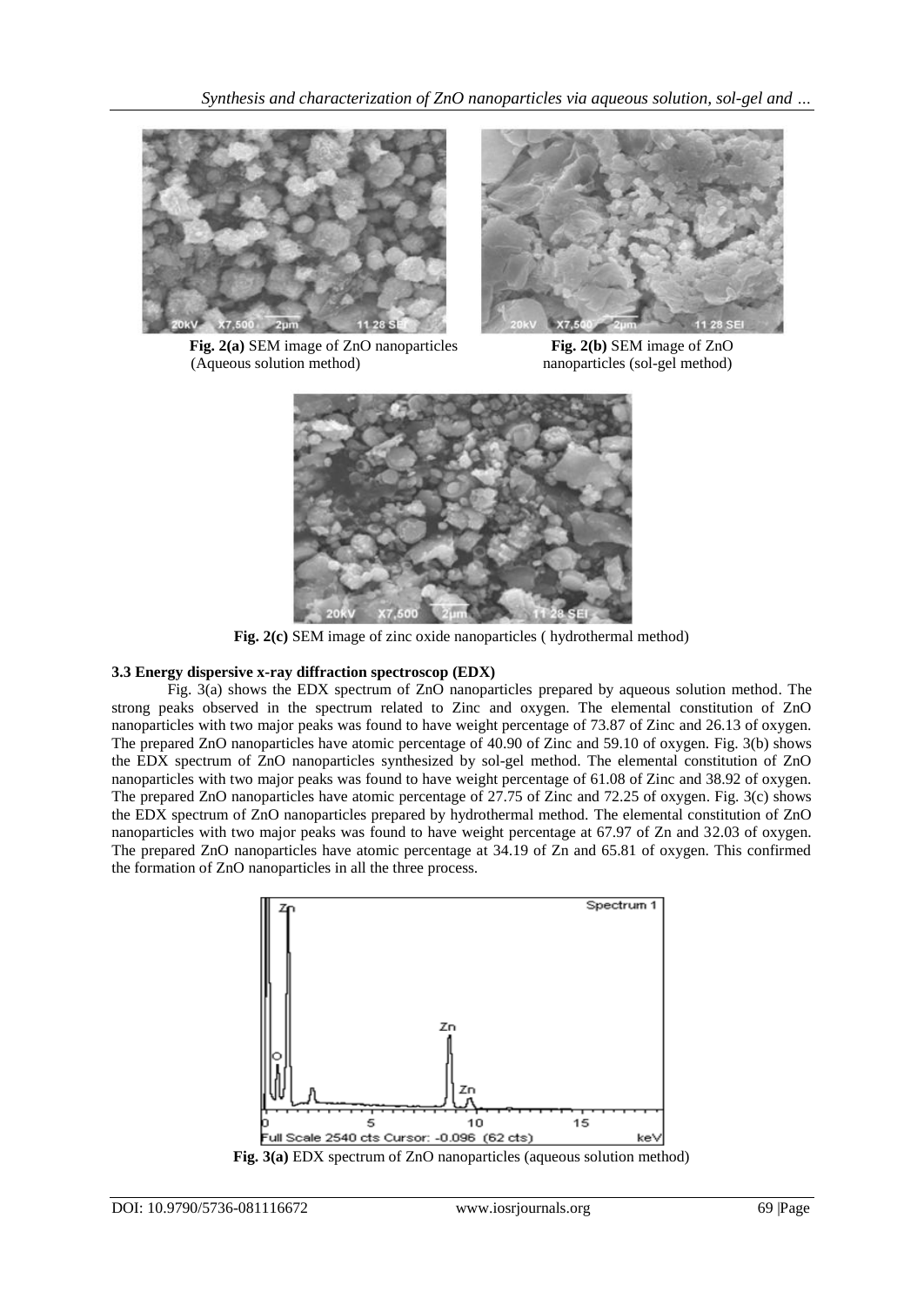



**Fig. 3(c)** EDX spectrum of ZnO nanoparticles ( hydrothermal method)

**Table. 1 The atomic content of the nanoparticles obtained from the EDX measurements**

| <b>Type of nanoparticles</b> | <b>EDX</b> results |               |
|------------------------------|--------------------|---------------|
|                              | Oxygen $(at\%)$    | Zinc $(at\%)$ |
| ZnO(aqueous solution method) | 59.10              | 40.90         |
| $ZnO$ (sol-gel method)       | 72.25              | 27.75         |
| ZnO (hydrothermal method)    | 65.81              | 34.19         |

### **3.4 UV-Visible spectroscopy**

The UV-visible absorption spectrum of zinc oxide nanoparticle obtained from various methods was shown in Fig. 4(a), 4(b) and 4(c). The absorption edge takes the value around 300 nm for zinc oxide nanoparticles prepared by aqueous solution method, 328 nm for zinc oxide nanoparticles prepared by sol-gel method and 328 nm for zinc oxide nanoparticles prepared by hydrothermal method. This indicates a blue shift in the spectrum. The excitonic absorption peak observed due to zinc oxide nano particles lies much below the band gap wavelength of bulk zinc oxide (388nm) and indicates monodispersion of nanoparticles .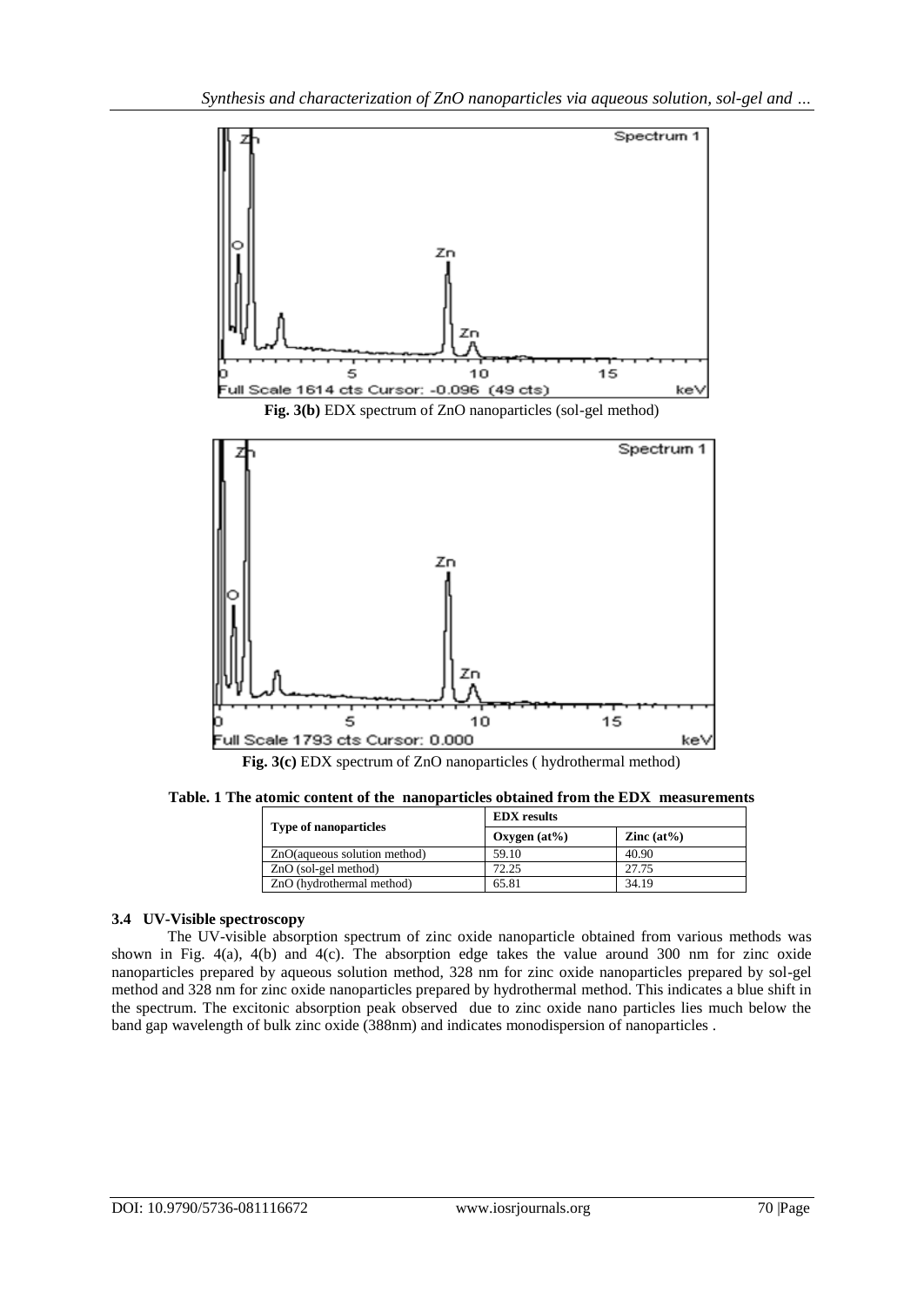



 **Fig. 4(b) UV spectrum of ZnO nanoparticles (sol-gel method)**



 **Fig. 4(c) UV spectrum of ZnO nanoparticles (hydrothermal method)**